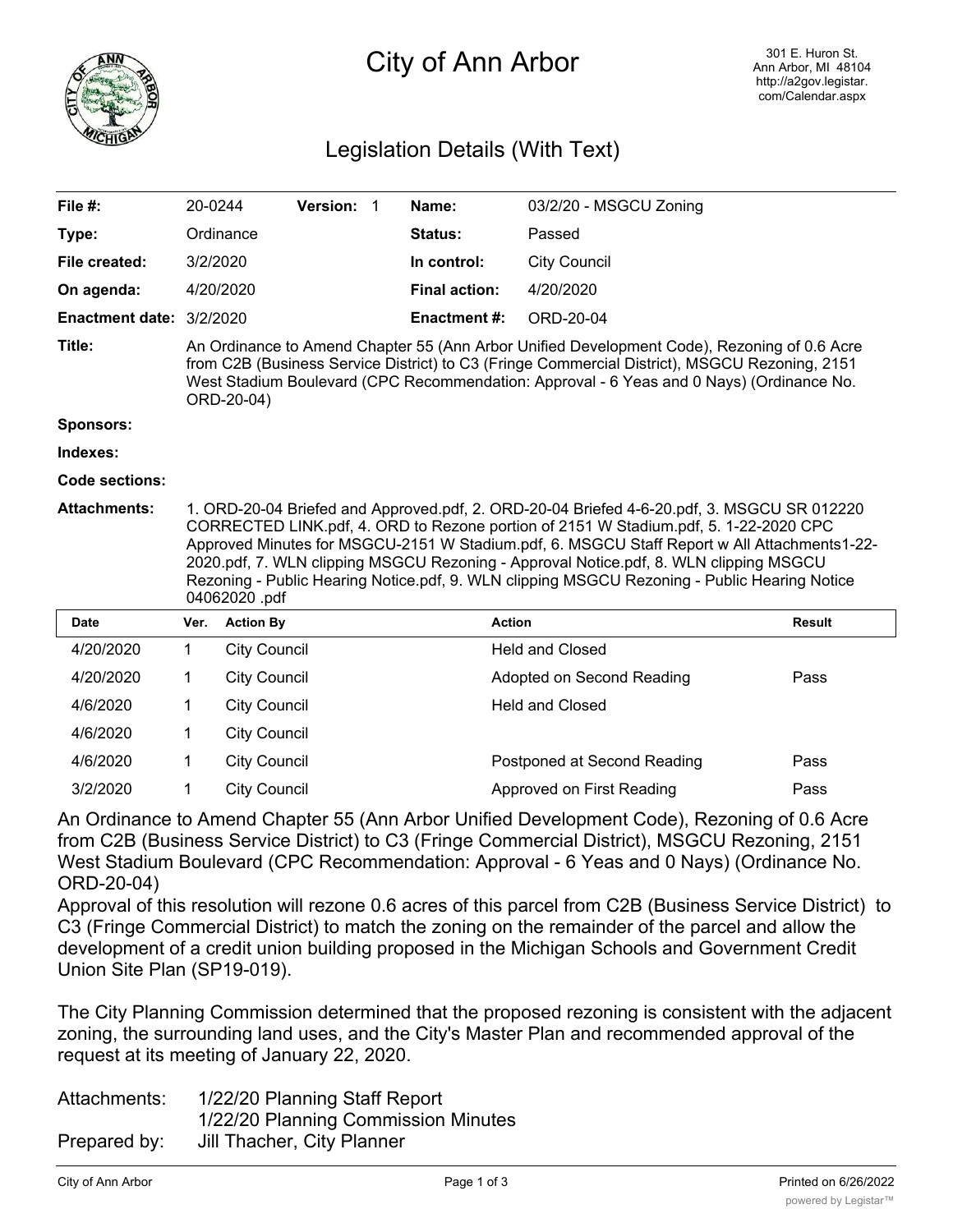| Reviewed by: | Brett Lenart, Planning Manager                         |  |  |  |  |
|--------------|--------------------------------------------------------|--|--|--|--|
|              | Derek Delacourt, Community Services Area Administrator |  |  |  |  |
| Approved by: | Howard S. Lazarus, City Administrator                  |  |  |  |  |
|              | ORDINANCE NO. ORD-20-04                                |  |  |  |  |
|              |                                                        |  |  |  |  |

| First Reading:  | March 2, 2020 & | Approved: April 20, 2020  |
|-----------------|-----------------|---------------------------|
|                 | April 6, 2020   | Published: April 23, 2020 |
| Public Hearing: | April 6, 2020 & | Effective: May 3, 2020    |
|                 | April 20, 2020  |                           |

#### MICHIGAN SCHOOLS AND GOVERNMENT CREDIT UNION (MSGCU) ZONING (2151 WEST STADIUM BOULEVARD)

#### AN ORDINANCE TO AMEND THE ZONING MAP, BEING A PART OF CHAPTER 55 OF TITLE V OF THE CODE OF THE CITY OF ANN ARBOR

The City of Ann Arbor ordains:

COMMENCING AT THE SOUTHWEST CORNER OF SECTION 30, TOWN 2 SOUTH, RANGE 6 EAST; THENCE NORTH 854.71 FEET; THENCE NORTH 75 DEGREES 48 MINUTES 00 SECONDS EAST 743.10 FEET: THENCE SOUTH 01 DEGREES 56 MINUTES OO SECONDS EAST 451.29 FEET FOR A POINT OF BEGINNING; THENCE NORTH 65 DEGREES 10 MINUTES 00 SECONDS EAST 150.49 FEET; THENCE SOUTH OO DEGREES 03 MINUTES OO SECONDS WEST 11.02 FEET; THENCE NORTH 65 DEGREES 10 MINUTES 00 SECONDS EAST 173.96 FEET, THENCE SOUTH 24 DEGREES 50 MINUTES 00 SECONDS EAST 140.00 FEET; THENCE SOUTH 65 DEGREES 10 MINUTES 00 SECONDS WEST 383.29 FEET, THENCE NORTH 01 DEGREES 56 MINUTES 00 SECONDS WEST 162.97 FEET TO THE POINT OF BEGINNING.

Section 1. THE ZONING MAP, which, by Section 5:4 of Chapter 55 of Title V of the Code of the City of Ann Arbor is made a part of said Chapter 55, shall be so amended as to designate the zoning classification of property described as follows:

in the City of Ann Arbor, Washtenaw County, Michigan as C3 (Fringe Commercial District).

Section 2. This ordinance shall take effect and be in force on and after ten days from legal publication.

## **CERTIFICATION**

I hereby certify that the foregoing ordinance was adopted by the Council of the City of Ann Arbor, Michigan at its regular session of April 20, 2020.

(Date)